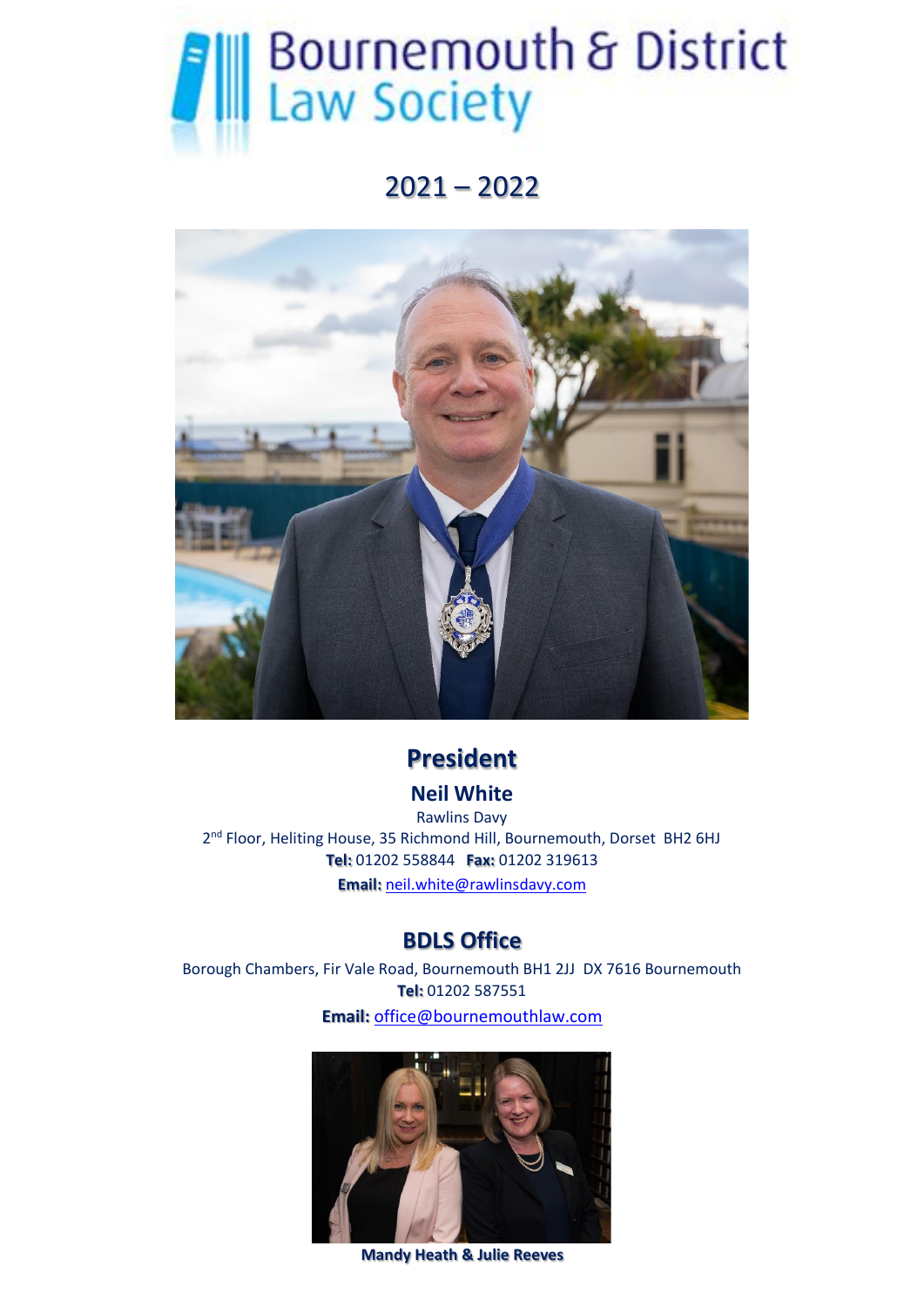## **EXECUTIVE COMMITTEE**



#### **Senior Vice President & Chair of BDLS Litigation and Dispute Resolution Committee**

Emma Hamilton Cole – Williams Thompson Avon House, 4 Bridge Street, Christchurch, Dorset BH23 1DX **Tel:** 01202 484242 **Fax:** 01202 481327 **Email:** [ehc@williamsthompson.co.uk](mailto:ehc@williamsthompson.co.uk) 



**Junior Vice President** Michael Newbold – Luff Brook Carter 521 Ringwood Road, Ferndown, Dorset BH22 9AQ **Tel: -**01202 871311 **Fax:** 01202 861286 **Email:** [Michael.newbold@luffbrookcarter.co.uk](mailto:Michael.newbold@luffbrookcarter.co.uk)



 **Honorary Secretary** Joanne Clarke – Lester Aldridge LLP Russell House, Oxford Road, Bournemouth, Dorset BH8 8EX DX 7623 Bournemouth  **Tel:** 01202 786161 **Fax:** 01202 786110  **Email:** [joanne.clarke@la-law.com](mailto:joanne.clarke@la-law.com)



**Assistant Honorary Secretary** Ana Dilling – Trethowans LLP 5 Parkstone Road, Poole, Dorset BH15 2NL **Tel:** 01202 673071 **Email:** Ana.Dilling@trethowans.com



 **Honorary Treasurer**  Lauren Cooney – Letchers Solicitors 24 Market Place. Ringwood, Hampshire BH24 1BS DX 4502 Ringwood  **Tel:** 01425 471424 **Fax:** 01425 470917  **Email:** [lauren.cooney@letchers.co.uk](mailto:lauren.cooney@letchers.co.uk)



#### **Council Member**

Peter Watson-Lee – Consultant with Williams Thompson Solicitors LLP 14 Chewton Farm Road, Walkford, Christchurch BH23 5QN **Tel:** 01425 270502 **Email:** [pwatson-lee@outlook.com](mailto:pwatson-lee@outlook.com)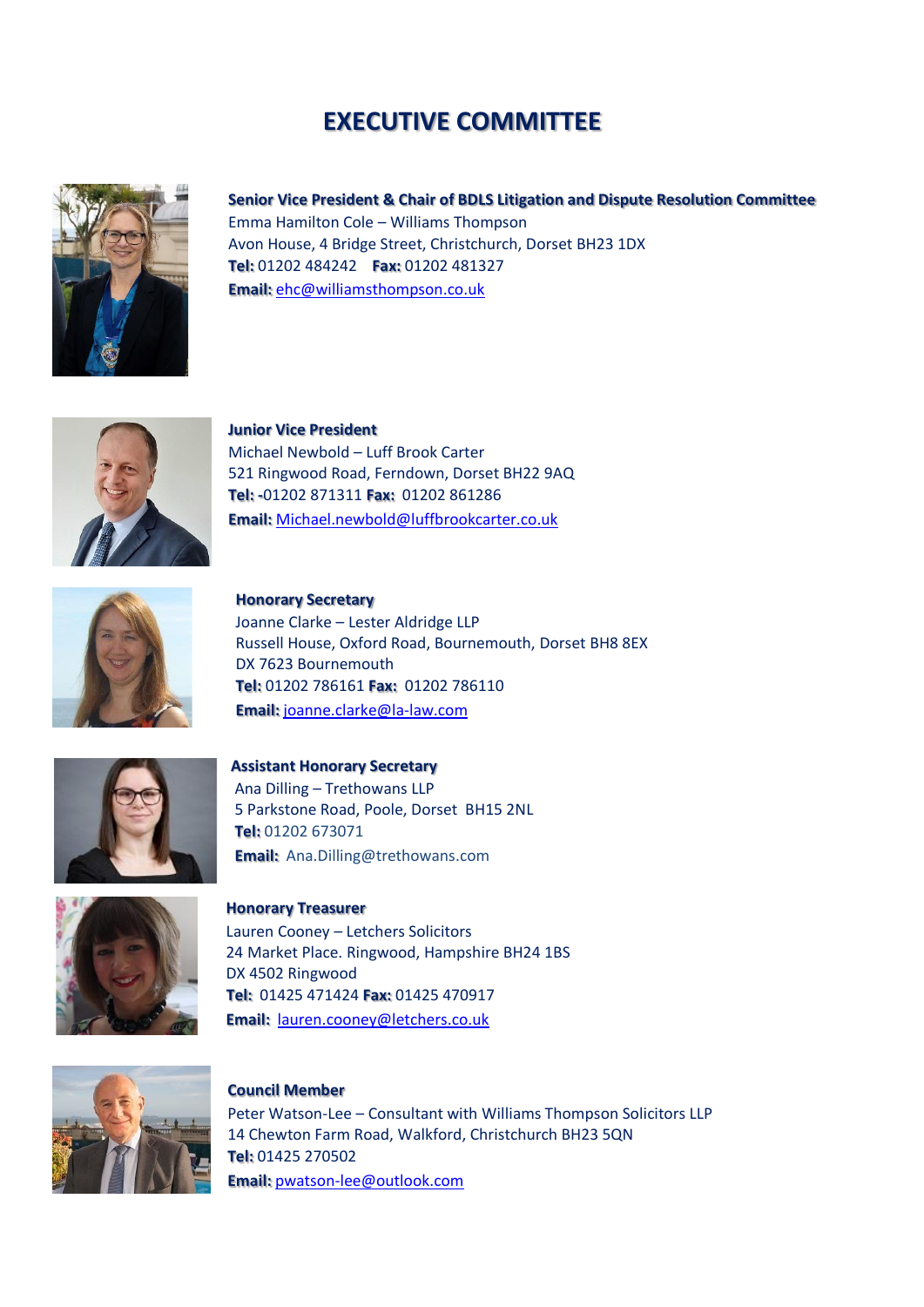## **GENERAL COMMITTEE**



**General Committee Member** Melanie Reynolds – Dutton Gregory Solicitors Regus – Oxford Point, 19 Oxford Road, Bournemouth BH8 8GS DX 7635 Bournemouth **Tel:** 01202 306268 **Fax:** 01202 315004 **Email:** [m.reynolds@duttongregory.co.uk](mailto:m.reynolds@duttongregory.co.uk)



**General Committee Member** Paul Solomons – Solomons Solicitors Hamilton Court House, 1-3 Alum Chine Road, Westbourne, Bournemouth, BH4 8DT **Tel:** 01202 802807 **Email:** [paul@solomonslaw.co.uk](mailto:paul@solomonslaw.co.uk)



**General Committee Member and Private Client Group Chair** Kerry Richardson – Heppenstalls Solicitors 82 Station Rd, New Milton, Hampshire BH25 6LG **Tel:** 01425 610078 **Email:** [kerry.richardson@heppenstalls.co.uk](mailto:kerry.richardson@heppenstalls.co.uk)



#### **General Committee Member**

Caro Taylor – Rawlins Davy incorporating Caro Taylor Solicitors 18a High Street Poole Dorset BH15 1BP **Tel:** 01202 678444 **Fax:** 01202 678321 **Email:** [caro.taylor@rawlinsdavy.com](mailto:caro.taylor@rawlinsdavy.com)



#### **General Committee Member and Lectures Chair**

Theresa Mills - Ellis Jones Solicitors LLP 302 Charminster Road, Bournemouth, Dorset BH8 9RU DX 122752 Bournemouth 10 **Tel:** 01202 057743 **Email:** [theresa.mills@ellisjones.co.uk](mailto:theresa.mills@ellisjones.co.uk)

**General Committee Member** Paul Smith – Preston Redman Hinton House, Hinton Road, Bournemouth, Dorset BH1 2EN DX 7611 Bournemouth **Tel:** 01202 292424 **Email:** [ptbs@prestonredman.co.uk](mailto:ptbs@prestonredman.co.uk)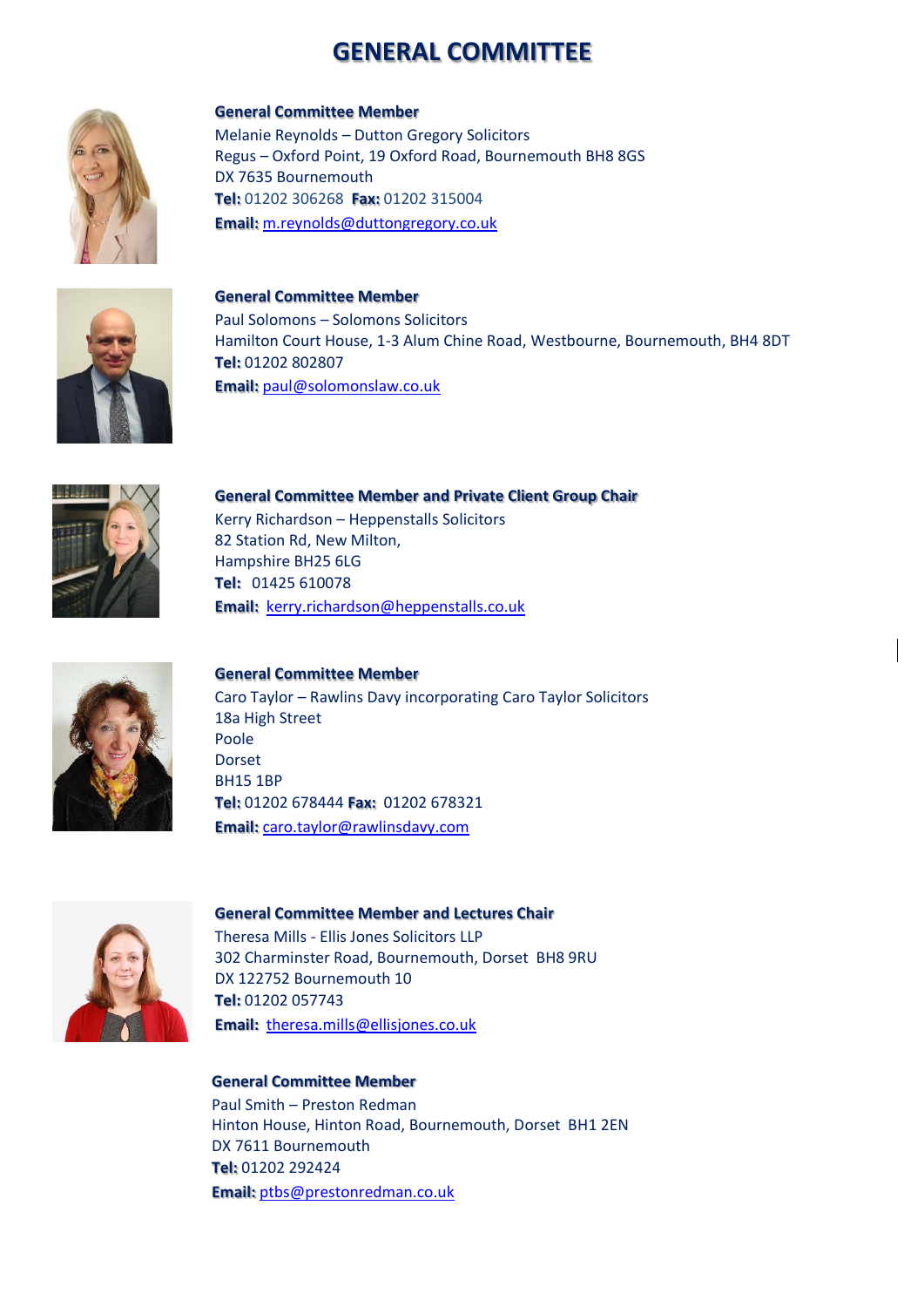



Brendan Herbert – Laceys Solicitors LLP 5 Poole Road, Bournemouth, Dorset BH2 5QL **Tel:** 01202 557256 **Email:** [b.herbert@laceyssolicitors.co.uk](mailto:b.herbert@laceyssolicitors.co.uk)

**General Committee Member** Ana Dilling – Trethowans LLP See above



 **Junior Lawyers' Division President**  Alex Crabbe – Rawlins Davy 2<sup>nd</sup> Floor, Heliting House, 35 Richmond Hill Bournemouth, Dorset BH2 6HJ  **Tel:** 01202 558844  **Email:**alex.crabbe@rawlinsdavy.com



**Past President**  Sandra Graham - Trethowans LLP 5 Parkstone Road, Poole, Dorset, BH15 2NL **Tel:** 01202 673071 **Fax:** 01202 680470 **Email:** [Sandra.Graham@trethowans.com](mailto:Sandra.Graham@trethowans.com)



**Past President and Wellbeing and Diversity Sub-Committee Chair** Mark Kiteley - Rawlins Davy 2<sup>nd</sup> Floor, Heliting House, 35 Richmond Hill Bournemouth, Dorset BH2 6HJ **Tel:** 01202 558844 **Email:** [mark.kiteley@rawlinsdavy.com](mailto:mark.kiteley@rawlinsdavy.com)



**Past President** Edward Holmes – Meesons Meesons, 1st Floor New House, Market Place, Ringwood BH24 1ER **Tel:** 01425 484420 **Email:** [egholmes@meesonssolicitors.co.uk](mailto:egholmes@meesonssolicitors.co.uk)

## **SUB-COMMITTEE CHAIRS**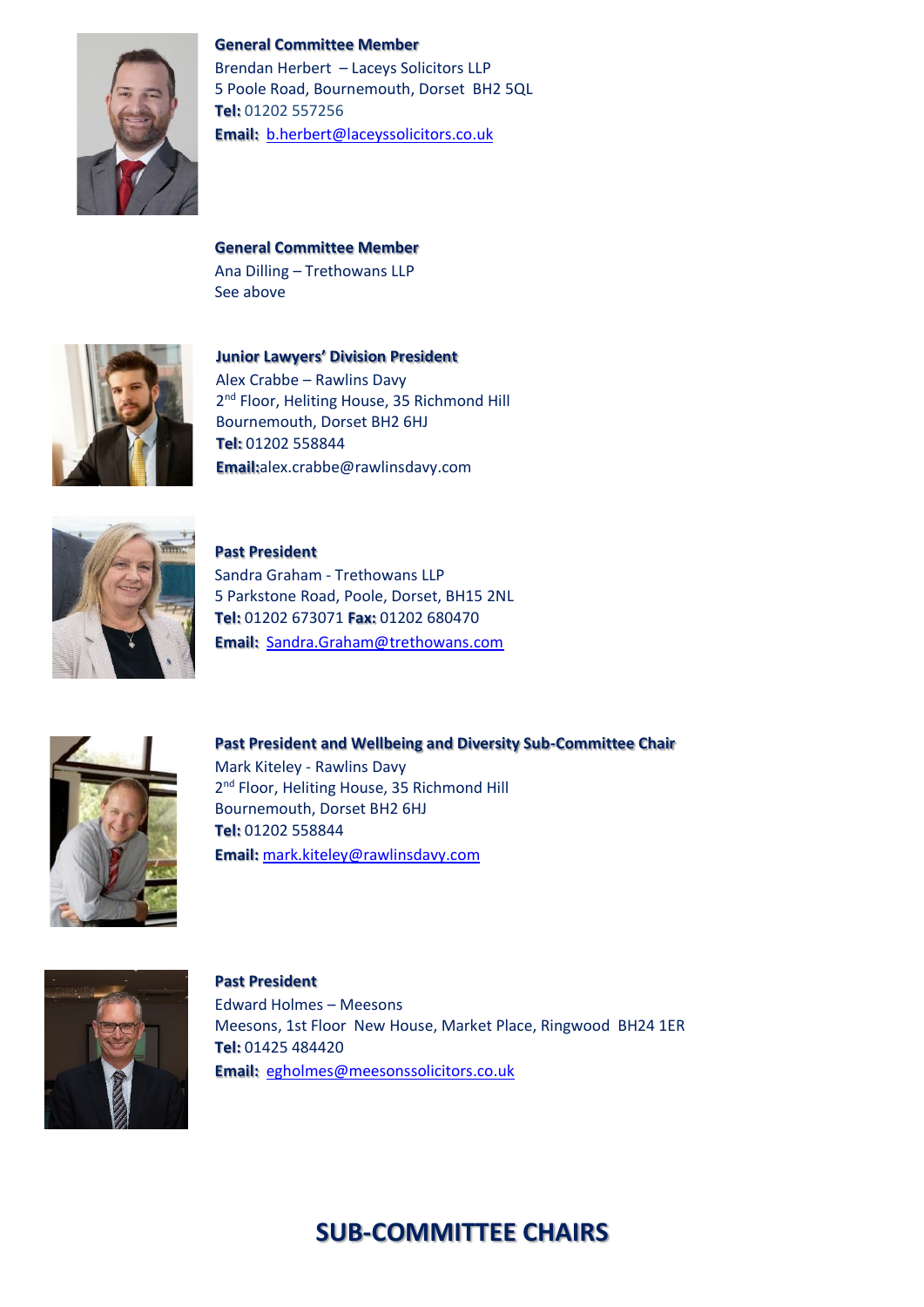





**Private Client Group Chair** Kerry Richardson – see above



 **Property Group Chair** Martyn Hudson – Rawlins Davy 2nd Floor - Heliting House, 35 Richmond Hill, Bournemouth BH2 6HJ  **Tel:** 01202 558844  **Email:** [martyn.hudson@rawlinsdavy.com](mailto:martyn.hudson@rawlinsdavy.com)

**Litigation and Dispute Resolution Chair** Emma Hamilton Cole – Williams Thompson -see above

## **SUBSIDIARY POSITIONS**



 **Citizens Advice Bureau Representative** Matthew Moore - Gales DX 7700 Winton  **Tel:** 01202 512227**Fax:** 01202 533072  **Email:** [matthew@gales-solicitors.co.uk](mailto:matthew@gales-solicitors.co.uk)



**Golf Secretary** Edward Holmes – see above



**Conference Organiser** Sian Smith **Email:** [sian-smith@outlook.com](mailto:sian-smith@outlook.com)